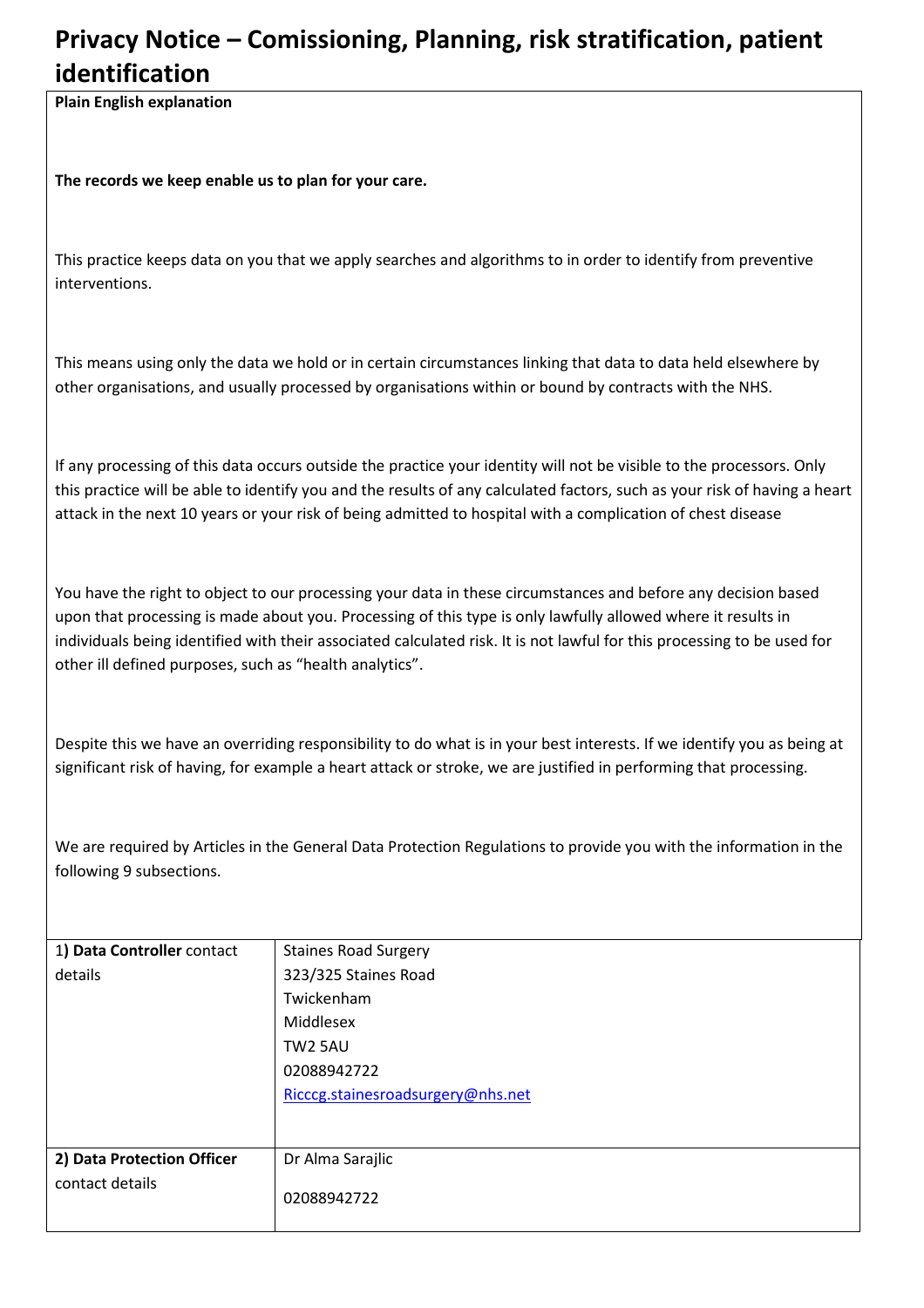## **Privacy Notice – Comissioning, Planning, risk stratification, patient identification**

| 3) Purpose of the processing   | The practice performs computerised searches of some or all of our records to<br>identify individuals who may be at increased risk of certain conditions or<br>diagnoses i.e. Diabetes, heart disease, risk of falling). Your records may be<br>amongst those searched. This is often called "risk stratification" or "case finding".<br>These searches are sometimes carried out by Data Processors who link our<br>records to other records that they access, such as hospital attendance records.<br>The results of these searches and assessment may then be shared with other<br>healthcare workers, such as specialist, therapists, technicians etc. The<br>information that is shared is to enable the other healthcare workers to provide<br>the most appropriate advice, investigations, treatments, therapies and or care. |
|--------------------------------|-------------------------------------------------------------------------------------------------------------------------------------------------------------------------------------------------------------------------------------------------------------------------------------------------------------------------------------------------------------------------------------------------------------------------------------------------------------------------------------------------------------------------------------------------------------------------------------------------------------------------------------------------------------------------------------------------------------------------------------------------------------------------------------------------------------------------------------|
| 4) Lawful basis for processing | The legal basis for this processing is                                                                                                                                                                                                                                                                                                                                                                                                                                                                                                                                                                                                                                                                                                                                                                                              |
|                                | Article 6(1)(e); "necessary in the exercise of official authority vested in the<br>controller'<br>And                                                                                                                                                                                                                                                                                                                                                                                                                                                                                                                                                                                                                                                                                                                               |
|                                | Article 9(2)(h) 'necessary for the purposes of preventative or occupational<br>medicine for the assessment of the working capacity of the employee, medical<br>diagnosis, the provision of health or social care or treatment or the management<br>of health or social care systems and services"                                                                                                                                                                                                                                                                                                                                                                                                                                                                                                                                   |
|                                | We will rcognise your rights under UK Law collectively known as the "Common<br>Law Duty of Confidentiality"*                                                                                                                                                                                                                                                                                                                                                                                                                                                                                                                                                                                                                                                                                                                        |
| 5) Recipient or categories of  | The data will be shared for processing with [insert any Data processor] and for                                                                                                                                                                                                                                                                                                                                                                                                                                                                                                                                                                                                                                                                                                                                                     |
| recipients of the shared data  | subsequent healthcare with [insert CCG/ PCO/ frailty service etc]                                                                                                                                                                                                                                                                                                                                                                                                                                                                                                                                                                                                                                                                                                                                                                   |
| 6) Rights to object            | You have the right to object to this processing where it might result in a decision<br>being made about you. That right may be based either on implied consent under<br>the Common Law of Confidentiality, Article 22 of GDPR or as a condition of a<br>Section 251 approval under the HSCA. It can apply to some or all of the<br>information being shared with the recipients. Your right to object is in relation to<br>your personal circumstances. Contact the Data Controller or the practice.                                                                                                                                                                                                                                                                                                                                |
| 7) Right to access and correct | You have the right to access the data that is being shared and have any                                                                                                                                                                                                                                                                                                                                                                                                                                                                                                                                                                                                                                                                                                                                                             |
|                                | inaccuracies corrected. There is no right to have accurate medical records<br>deleted except when ordered by a court of Law.                                                                                                                                                                                                                                                                                                                                                                                                                                                                                                                                                                                                                                                                                                        |
| 8) Retention period            | The data will be retained in line with the law and national guidance.<br>https://digital.nhs.uk/article/1202/Records-Management-Code-of-Practice-for-<br>Health-and-Social-Care-2016<br>or speak to the practice.                                                                                                                                                                                                                                                                                                                                                                                                                                                                                                                                                                                                                   |
|                                |                                                                                                                                                                                                                                                                                                                                                                                                                                                                                                                                                                                                                                                                                                                                                                                                                                     |